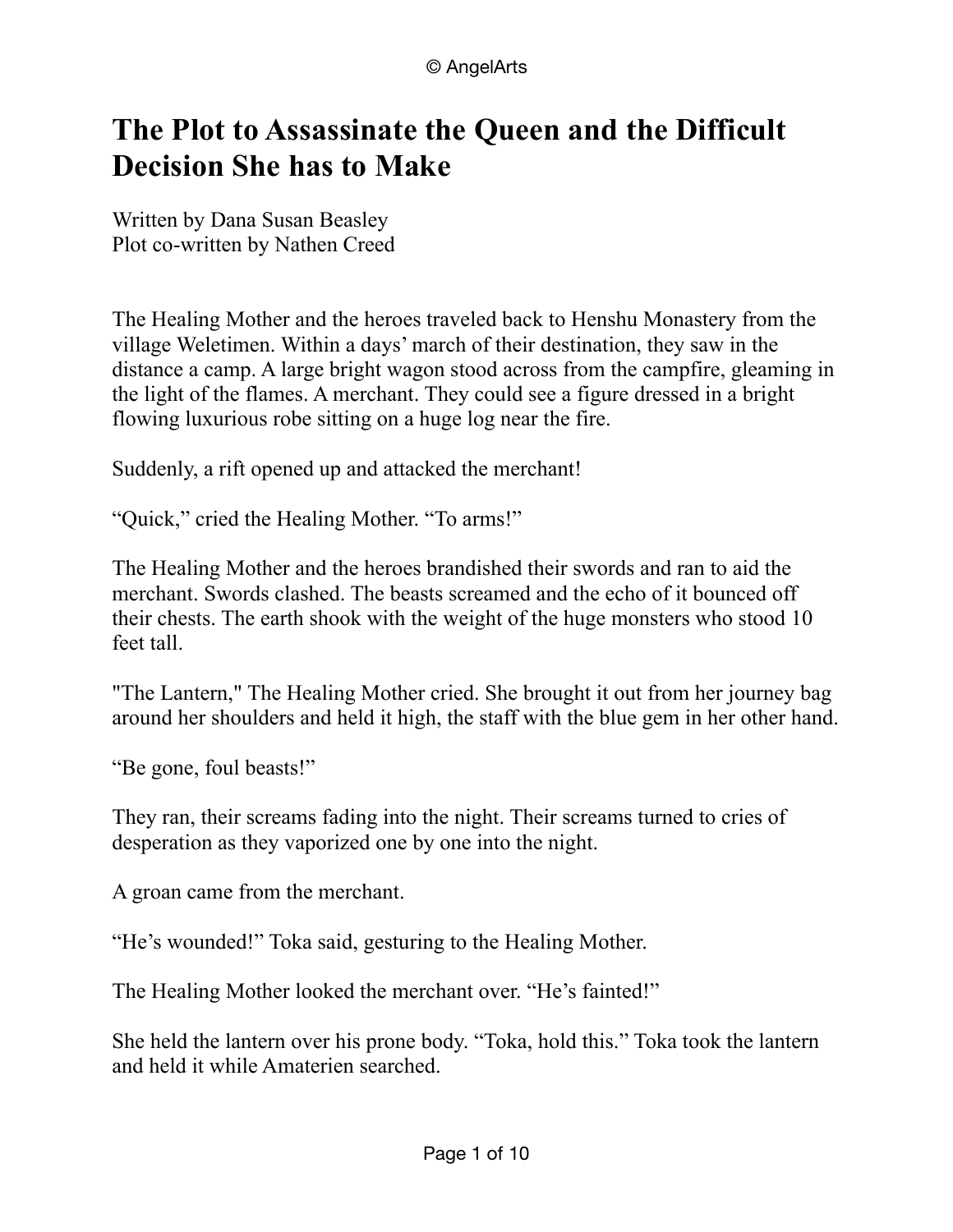"He's been hit in the head!" One of the heroes brought her some bandages. "Get some spirits!" She took out her water skin and poured out some on one of the cloths. She wiped the blood off the side of his head.

"The gash is not deep. It's mainly he has head trauma." She reached for a tiny vial around her neck, undid the topper, and dabbed a small dab of oily liquid on her finger. She touched the contusion on the merchant's head with the anointed finger.

"Heal in the name of Suzaro," she commanded.

His eyes fluttered and opened. He groaned.

"You're alright," said Amaterien softly. "You have had a blow to the head, but you will be fine."

He blinked. "Where did those monsters go?" He tried to get up but sunk back, dizzy.

"We have defeated them and they ran off. They will not bother you or anyone else again."

"Thank you kind lady!"

"It is what we do. Now let us break camp and continue on. More monsters may appear. I'll have one of my men drive your wagon. You need to rest yet you dare not sleep again this night. You may have a concussion, and although I have applied all my healing skill with the blessing of Suzaro, these kinds of wounds take time to fully recover."

"Yes, my lady—"

"Queen Amaterien. Or as I'm known here in Lanofeh, the Healing Mother."

"Oh yes," he said, "I have heard of you. I am Mazden. I am a merchant from the southland of Baralada."

"Aw yes, your clothes and wagon make sense now. I know of the land you speak. Well, you better come with us to Henshu Monastery. You can recover there. And besides, my people always love new exciting trinkets to look at and buy!"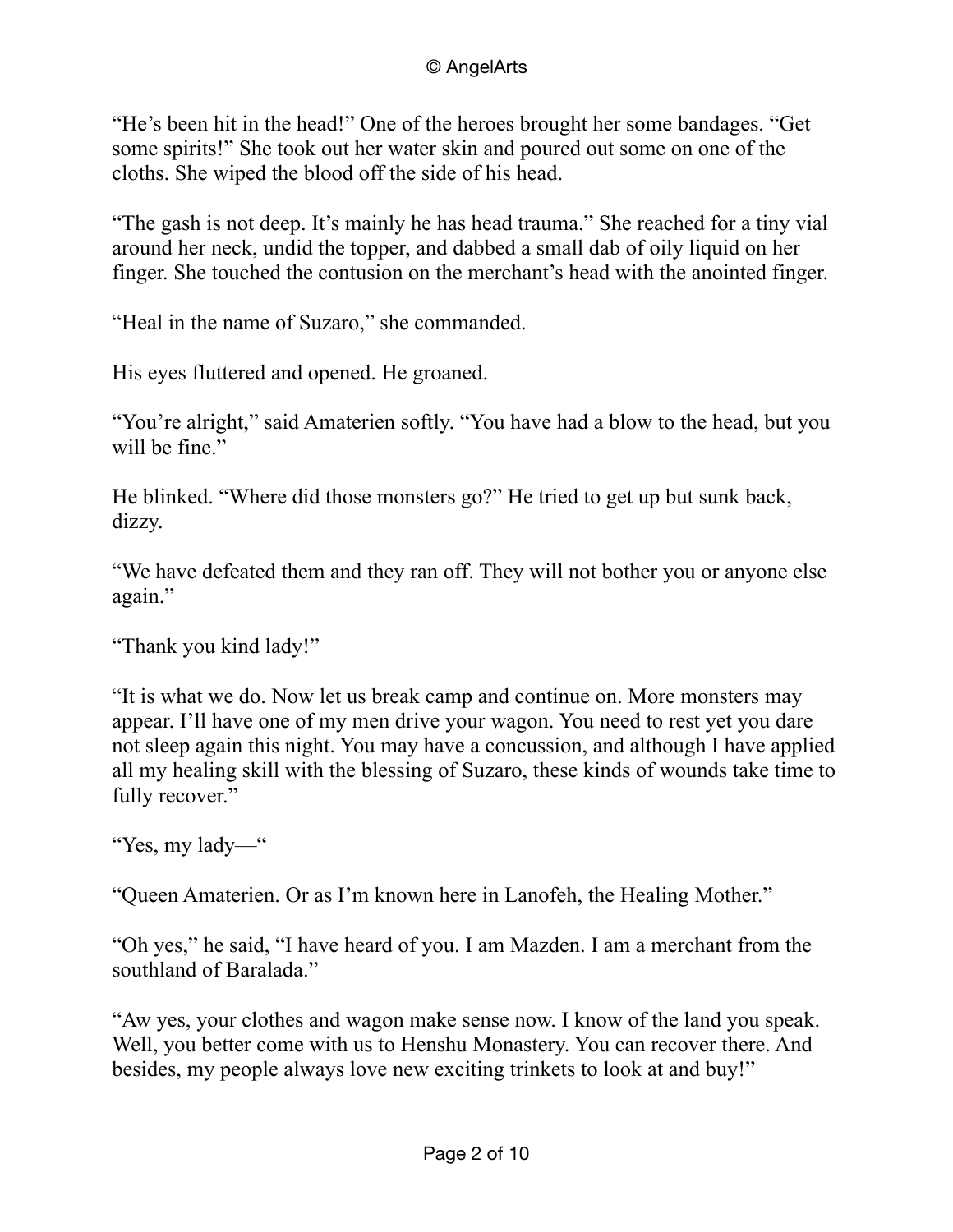The merchant agreed and so they traveled through the night and made it back to Henshu Monastery just as the sun rose.

Upon arriving, the steward arranged for the merchant to occupy one of the guest quarters and had the horse master take charge of Mazden's horse and wagon.

The Healing Mother retired to her rooms and rested, with orders not to disturb her until the next morning. "Have my lady in waiting bring me my usual breakfast," she told her steward.

The next morning, after a long, beautiful sleep full of peaceful dreams, her lady in waiting brought her her quail eggs hard boiled and resting in a porcelain egg cup decorated with tiny blue roses. A bowl of raspberries and cream occupied another part of the breakfast tray, and a hot steaming cup of tea lay invitingly in the back.

Amaterien picked up the tea and sipped it, a small smile on her lips. "Heavenly!" She breathed softly. "Good morning, Shara. What's new around here?"

"Oh my lady, you will not like to hear, especially after your difficult journey!"

The Healing Mother took another sip and set the cup down. She picked up the pure silver spoon and started breaking the top of the egg shell in the egg cup.

"Well, please tell me. I will find out eventually."

"The former apprentice of Artonn the Giant came back to the monastery."

"Faraleda." The Queen took a bite of the egg and set her spoon down. "What in the name of my beloved DaLanvaé is she doing here?"

Once her best friend, Faraleda had been banished from the Henshu Monastery. What was that, ten years ago? She mused. Faraleda had been caught developing a new kind of magic which was a hybrid between healing and magic. Dark pixie magic. A shame because she was, as an apprentice to the giant, a healing master who had skills beyond anyone possessed in the Northern Kingdom.

What would the Healing Mother do? She had loved Faraleda like a daughter but discovering her corruption deeply hurt Amaterien. What was she doing back here? How could she ever trust her again? Yet, shouldn't she give her a second chance? People change, don't they?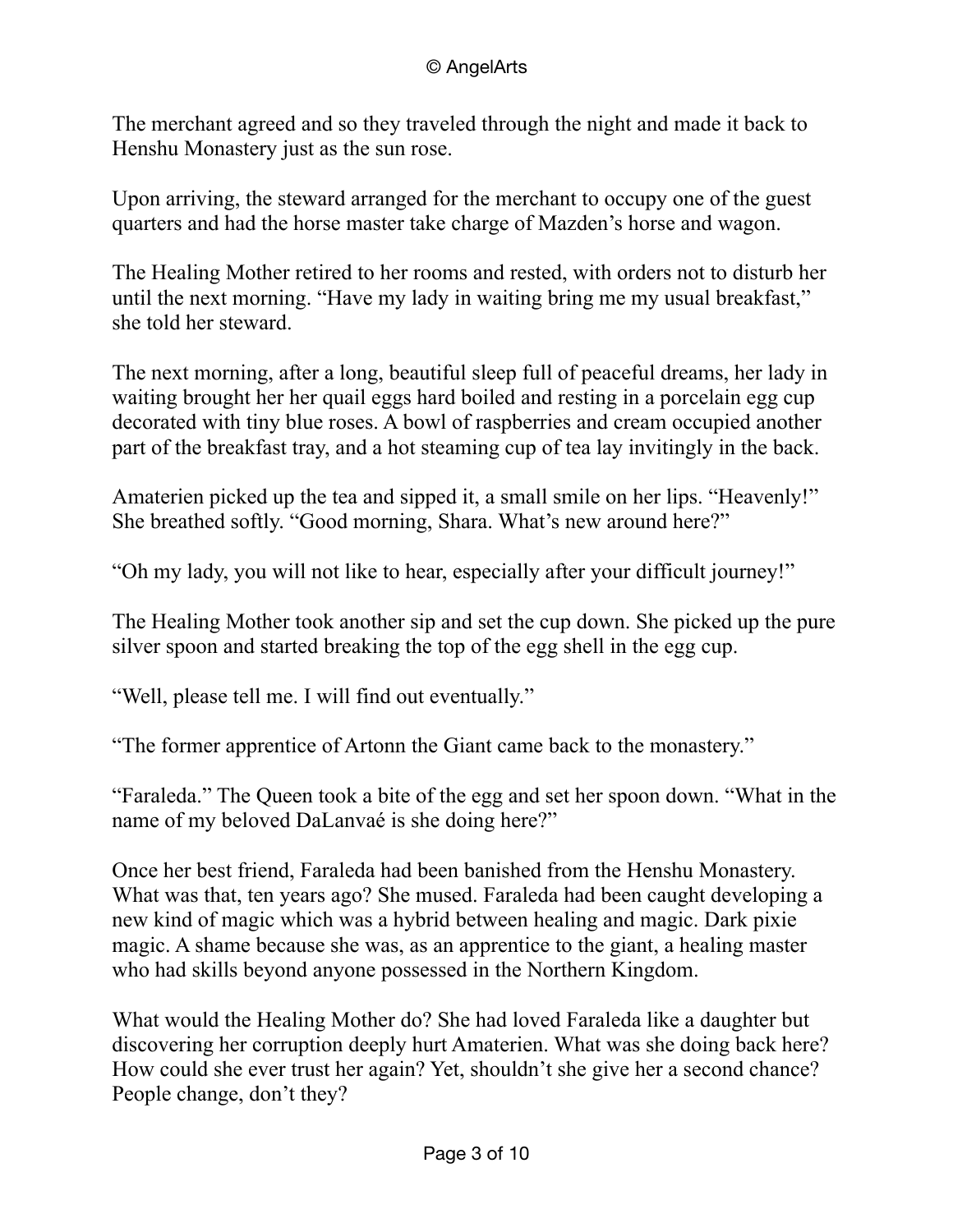From what she observed of humans, changing was indeed rare!

Over the next few months, the Healing Mother's bodyguards and spies discovered one plot after another to assassinate her. One day as she walked in the garden by the south wall, the Healing Mother anxiously waited on reports from her informants. What ill news would today bring? She chewed her fingernails and twisted her hair. She paced back and forth.

Metal on metal clanged outside the wall of the Henshu Monastery. Amaterien heard screams and shouting to the south of her, outside the wall. Swords. Fighting. Her royal guards.

Several minutes later, the captain of the guard rushed over to the queen. "Your majesty, assassins were caught trying to scale the wall. They had orders to kill you."

The Queen bit her nail again. "Thank Suzaro that you stopped them. I am pleased, Captain."

"Thank you most kindly," said the guard.

Days later, the Queen was eating in the dining room with a few of her courtiers and King Darien, her husband. She tasted the dish of mushrooms with cream over venison. She put down her fork, wiped her mouth daintily with a white napkin covered with embroidered blue roses, and smiled.

"That was delicious! Tell me, do we have a new chef now? I do not recall this type of dish in our kitchens!"

"Oh yes, darling," said the king. "You did not know? That merchant you rescued several months ago made it. It turned out that once he recovered fully, it was discovered he knows a lot about spices and cooking and managing servants. He was put in charge of the kitchen!"

"Why, I AM delighted! What a happy ending!" For a moment, she forgot her concerns. Every day some new plot to take her life was discovered. What would this day bring?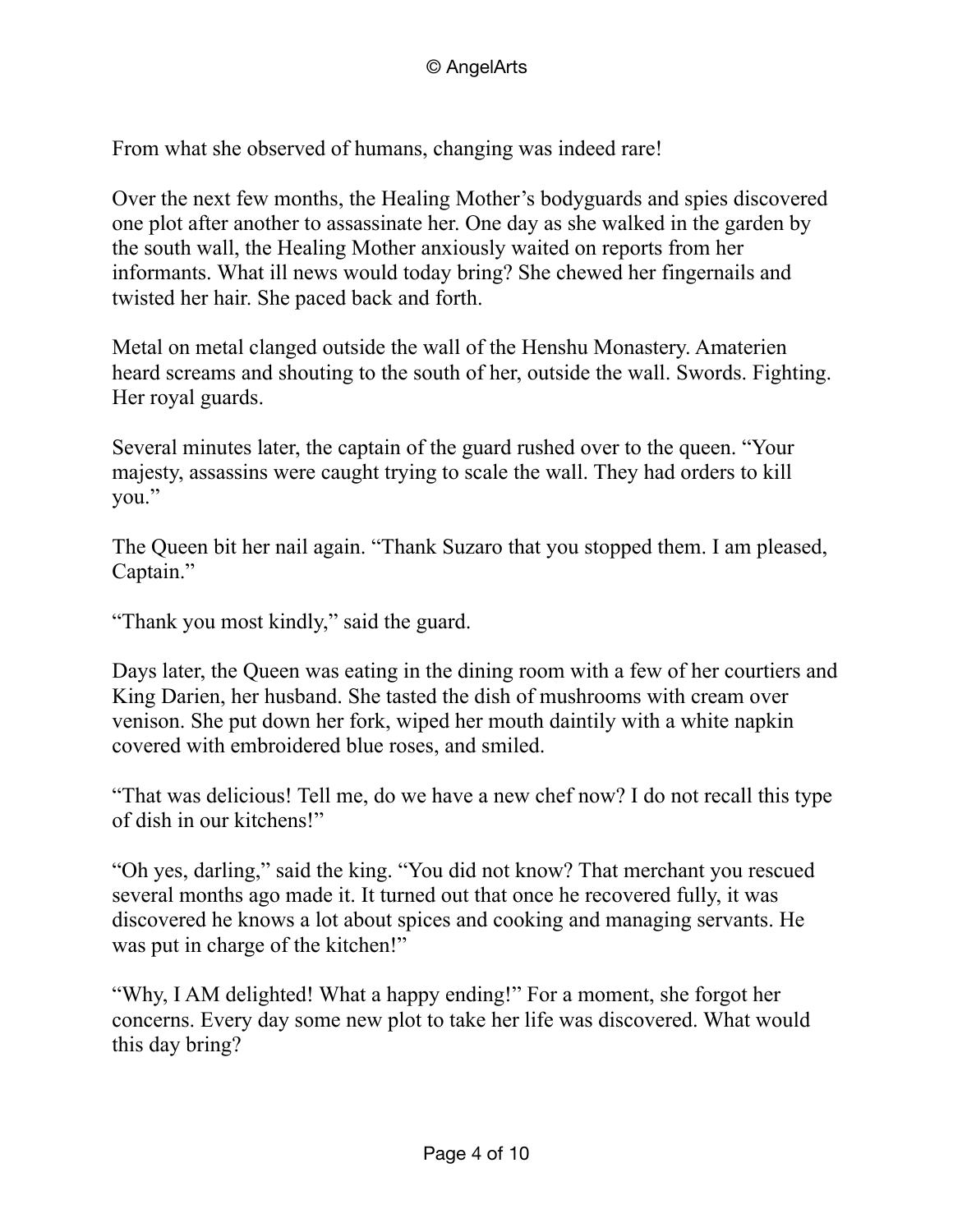As if she made it happen, the captain of the guard approached the table where Amaterien, Darien, and her guests sat.

"Your majesty," he said, handing her a small rolled-up scroll. "I must talk with you in private. It's an urgent matter."

Amaterien nodded. "Will you excuse me, my dear husband? My friends? I must attend to this business." They all rose as she got out of her chair and walked into the counsel chamber, the guard following behind.

He closed the heavy double doors made out of birch wood and carved with doves and lions.

"Yes, Captain," she said as he turned toward her.

 "I regret to inform you that your spies have discovered a coded letter that implicates the Lady Faraleda as the mastermind behind these assassination attempts."

The Healing Mother frowned. Her former best friend, caught in an assassination plot. She reached out for the scroll and broke the seal, pushed it open and read the letter. It certainly did not look good for Faraleda!

"I want you to have her followed. Do not let her see!"

"Yes, your majesty!" He bowed and left the room.

What was she going to do?

A week later, the Healing Mother entered the village to go to a meeting at the Conflicted Dragon Tavern. As she was leaving, her bodyguards beside her as usual, an arrow came whizzing through the air and bounced off her long velvet green gown. It was a good thing her skirts were so thick and that all her gowns had magical armor protection!

Another arrow flew by with a zing, and another and another!

The bodyguard closest to her yelled for someone to go find the archer assassin and he protected the Healing Mother with his stout muscular body as he guided her back in to the Tavern.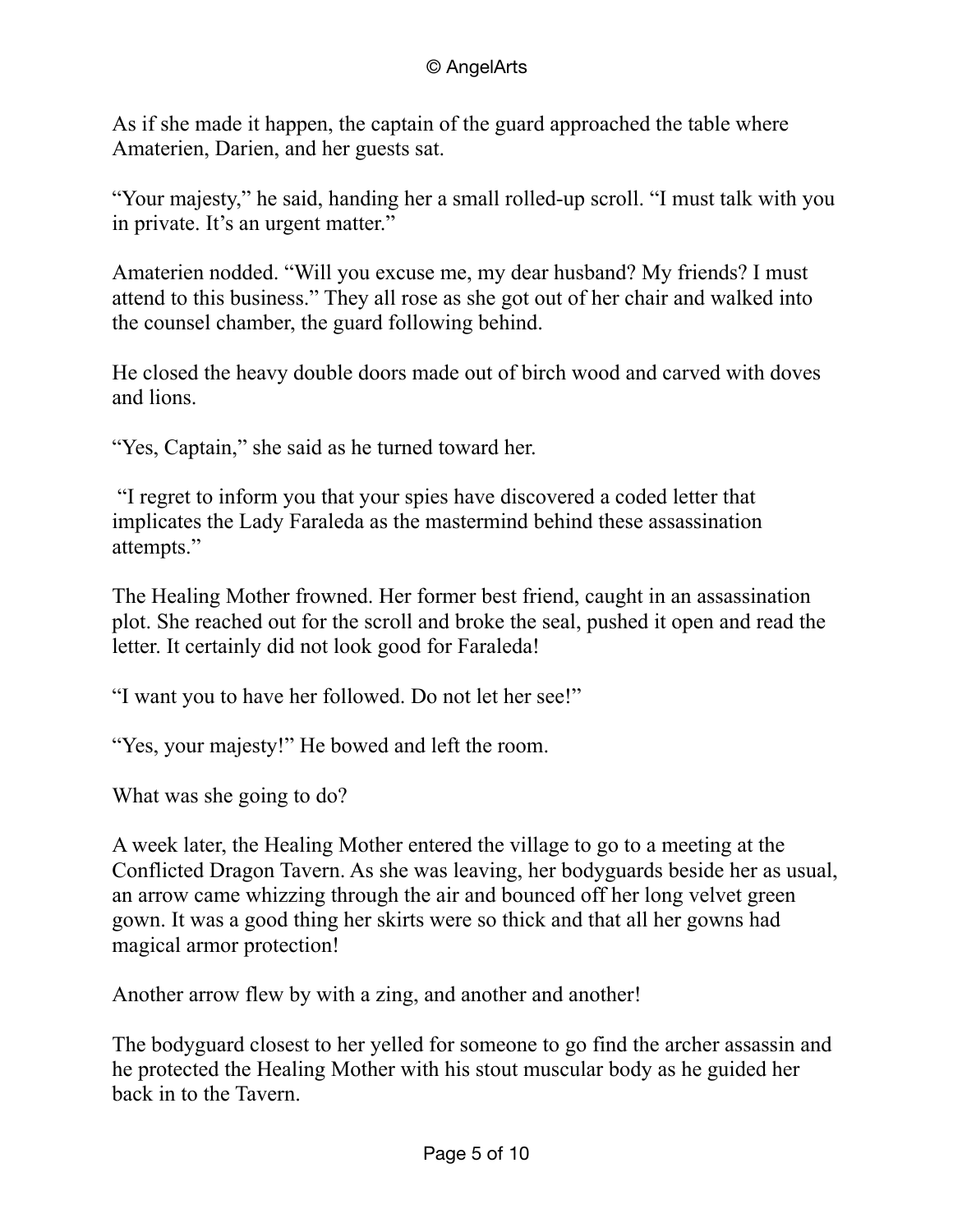"The Healing Mother has been shot at!" cried the bodyguard!

The heroes who were there, lingering over a pint of ale, discussing when and where the next monster rift attack would start, jumped up and went outside, joining the search.

The Healing Mother could hear the shouts of the guards and the heroes and a loud shout of a deep guttural voice and then steel on steel.

She slumped into a seat. The proprietor brought her a cup of hot tea.

After a few moments, the Healing Mother heard another shout. This time a cry of pain. Then silence.

Moon, who had been one of the heroes in the tavern who had gone outside, came back to find the Healing Mother.

"Healing Mother," she said in her soft voice. "The assassin has been vanquished. Are you alright?"

"Just a little in shock and a little weary, dear," she said. Moon had been with her for many years and one of her most trusted heroes. That cheered as so many had left her. Betrayed her.

One of the heroes went back to the monastery and summoned King Darien. He and the bodyguards and the heroes accompanied her home. King Darien gently put her to bed, giving her a soft kiss and a small, wan smile. "You are safe, darling, and that is what matters."

She nodded then went to sleep immediately. It was all so exhausting. King Darien personally stood guard over her. Nothing would harm his precious wife! She meant everything to him!

A few days later, as the Healing Mother led a meeting with her heroes in the conference chamber, the captain of the guard came in and whispered to her. He handed her a scroll.

"Heroes, the spies have found another message. They tell me that they can't find out much about this message as it is very cryptic but they know that the Shadow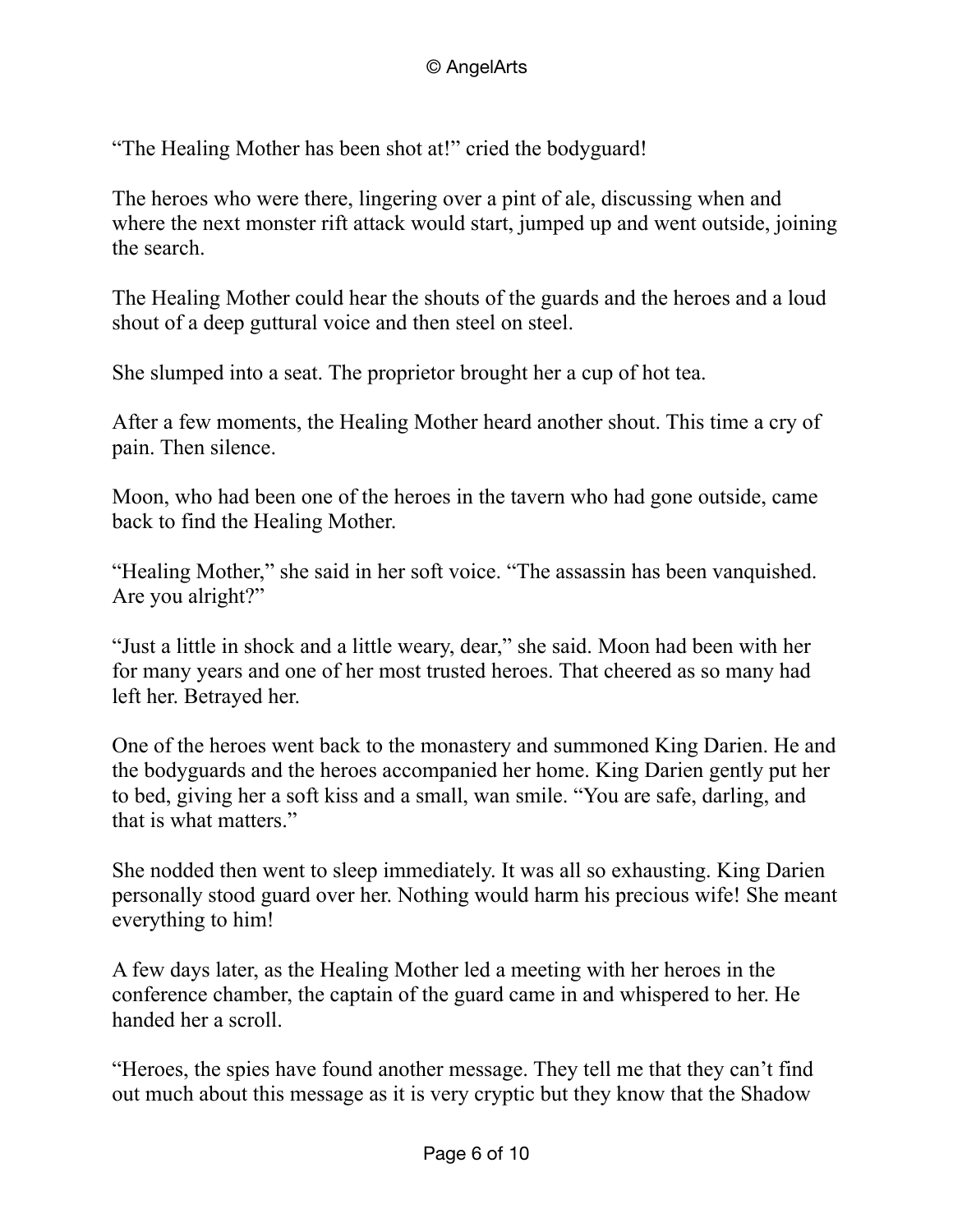Mancer, whoever that is, intends to take over my throne, both here in Lanofeh and Kapacé. We must find out who this Shadow Mancer is!"

A messenger came in and bowed in front of the Queen, handing her a scroll.

She opened the parchment and after reading, sighed.

"This scroll communicates that more evidence is found against Faraleda! They have found secret letters of her communicating with an unknown person who is a spy. And they talk about this Shadow Mancer!"

The messenger handed her a bundle of parchment. The Queen stood up to look it over. All the heroes stood with her. She read the papers sprawled out before her and then suddenly sat down, her head in her hands.

Toka read the scrolls, a dark look of concern on his face, his lips pressed tightly together. "Healing Mother, I know that you once held Faraleda in high regard, but it is clear that she's behind these assassination attacks. She must pay the price!"

"I know, Toka. Guard, arrest Faraleda. She will go to trial."

A month passed and the trial loomed. The Healing Mother dreaded it. What would she do? She knew that the three judges who would oversee this trial were fair men, just and true and wise.

The trial came. The evidence was brought forth. It was too overwhelming against Faraleda. She sat in the defendant box, tall and straight and proud, her gray tattered cloak around her shoulders.

After the evidence was brought forth and Faraleda's barrister had rested the case, the judges conferred.

"Guilty," they said unanimously.

The Healing Mother sighed. She rose and the court rose with her.

"Faraleda,' she said in a strong but sorrowful voice, "it is with great regret and sadness that I have to do my duty, as you have been found guilty of conspiring against my person. You will be beheaded at dawn tomorrow."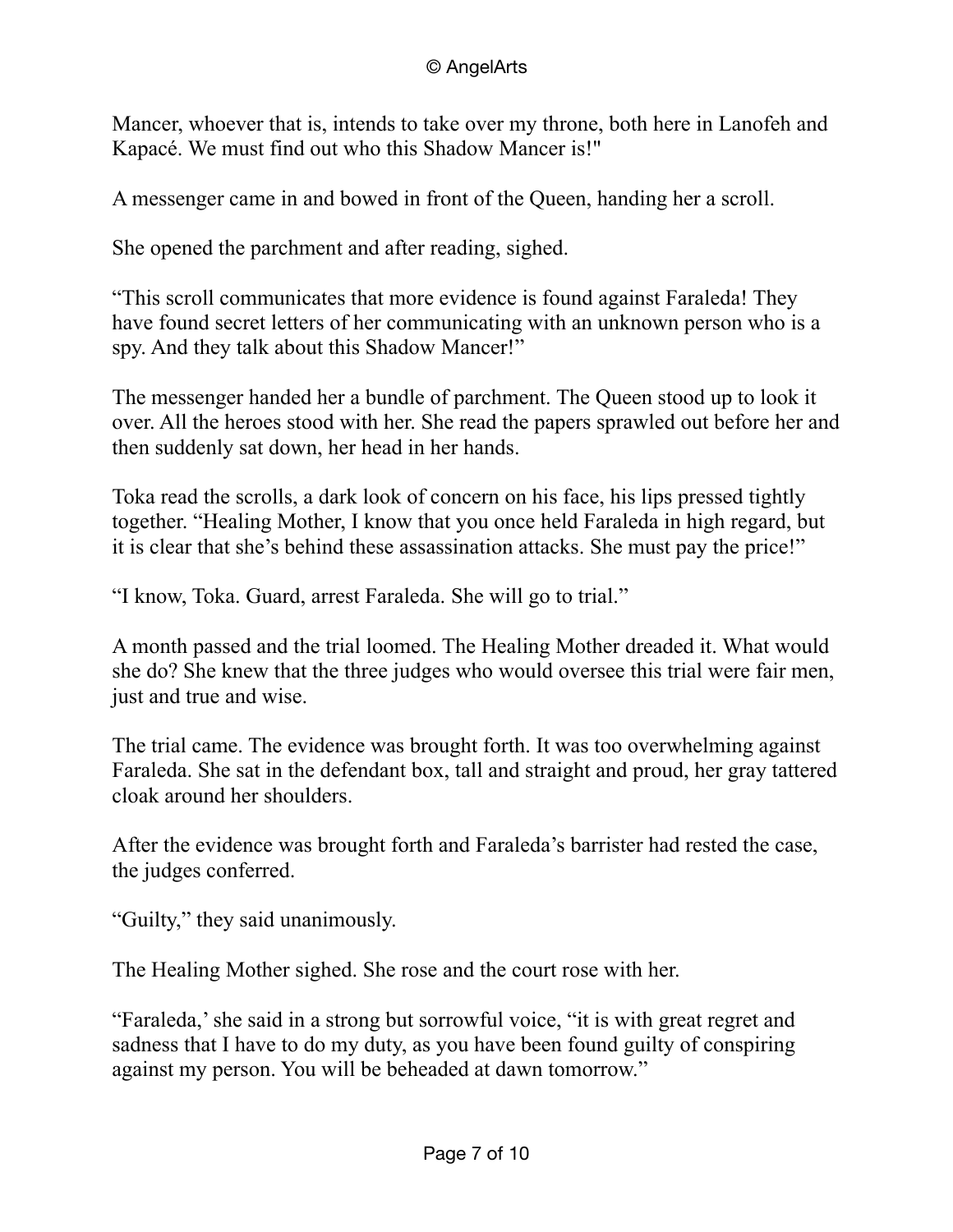## © AngelArts

The courtroom gasped as if one person. Faraleda never shed a tear or even moved an inch, her face expressionless. She sat tall and proud.

The next morning at dawn, the prisoner was led out onto the raised platform in the village square where such events, as horrible as they were, took place. The Queen sat on her dais, her husband beside her.

Her eyes were drawn to Mazden, the merchant she had rescued and healed that had become the chef. Was she imagining things? He looked like he was seething with anger. Strange that he would care so much about a person he barely knew. After all, he was an outsider… but duty called.

"Faraleda, have you anything to say?"

Faraleda stood taller, if that were possible. Her red hair, beautiful and blowing slightly in the breeze, swirled around her face. She brushed it aside. She took off her cloak. The audience gasped. She wore a bright red dress! One that did not belong in a courtier's wardrobe, that was for sure!

"Brazen!"

"Hussy!"

"For shame!"

These cries echoed in the audience, mostly by old women who had lost all their teeth, their scraggly gray hair whisping about them and tattered homespun gowns hanging loosely on their gaunt frames.

All eyes bore down on Faraleda.

"Queen Amaterien, King Darien, honored guests, citizens of Lanofeh, you will find one day that a power greater and more deserving WILL defeat you. You, Queen, will not last. The Shadow Mancer will come! You were once my friend but you betrayed me when you exiled me. Enjoy your fleeting peace, because it will NOT last long. Dear citizens of Lanofeh, embrace this new magic and embrace the monsters. They are your only salvation."

The Healing Mother gasped. King Darien gasped. The crowd gasped all at once.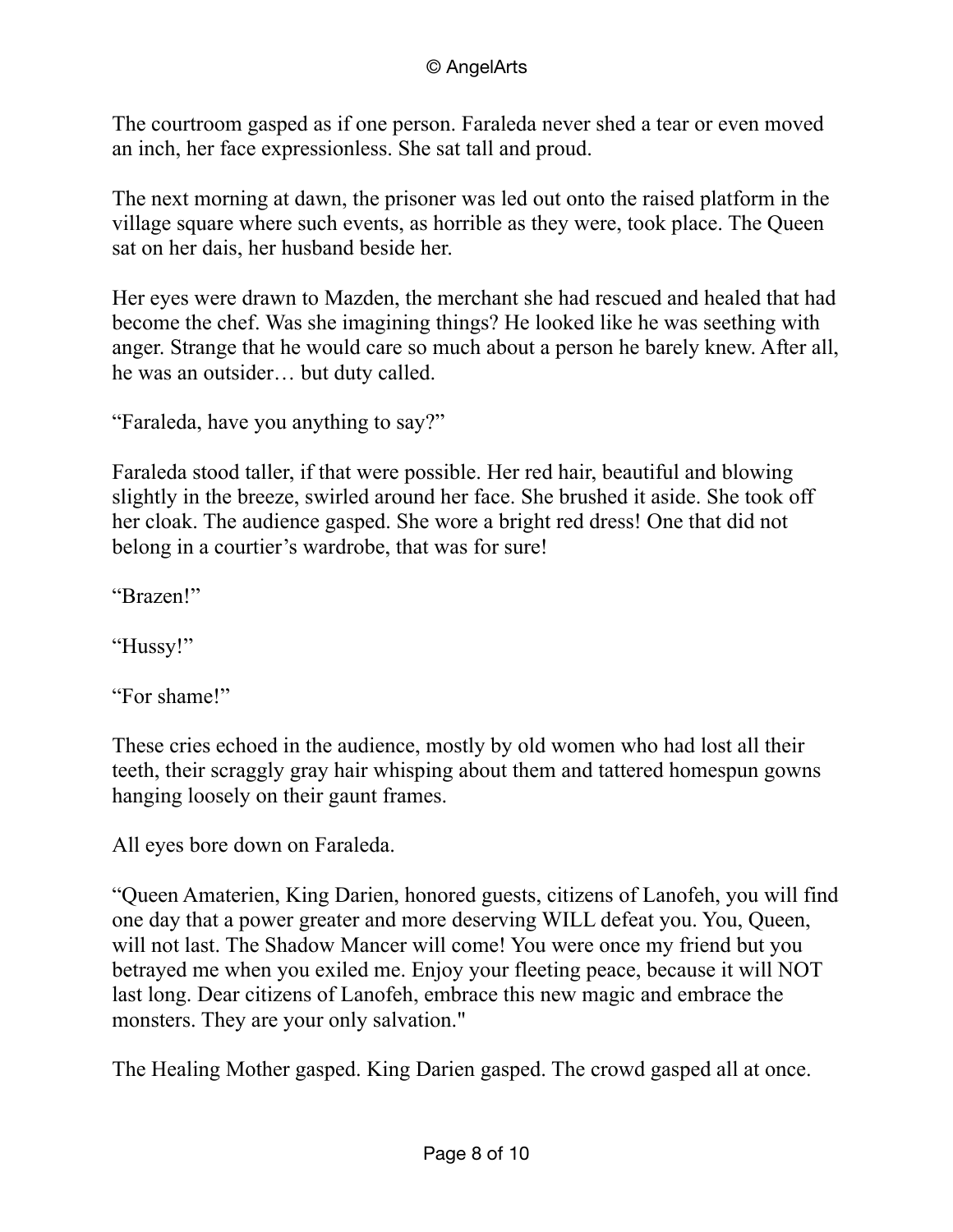The executioner put a blindfold on Faraleda and led her to the block.

As she walked, a small white dog with curly hair popped out of her skirts and ran down the stairs into the crowd. And they gasped. The poodle (for that was what it was) yelped and ran into the countryside, never to be seen again.

Faraleda knelt down and rested her head on the stone. It was stained and worn from others who had experienced the same fate.

She closed her eyes.

Her red hair fell off! It was a wig! She was mostly bald with some short-cropped gray hair set unevenly and shaggily on her head!

The crowd gasped again.

The executioner raised his ax and swung.

Faraleda was no more.

A few days later, as there was every Sunday, a service in the chapel was held to honor and worship Suzaro. After the priest finished his homily, the Healing Mother stood.

"Let us pray," she said. They all bowed their heads.

"We give you thanks, Suzaro, for the valiant protection given to me by my bodyguard and heroes. Indeed, they protect all of Lanofeh. I thank you that I have life and that you have blessed me with Vandarian long life."

She presented a small vial to the priest, hanging on a leather cord. "Here contains my tears for Faraleda, at one time a friend that was close and true. She lost her way but with these tears I wept forgiveness and love and bottled them up in this little vial. May she find peace in the arms of Suzaro."

The priest took the vial and put it on the altar.

Suddenly, a dove appeared out of the vestibule ceiling and flew to the priest's ear. For a few seconds it paused, its wings flapping gracefully as it hovered, then took the vial away, floating back up to the ceiling and vanishing.